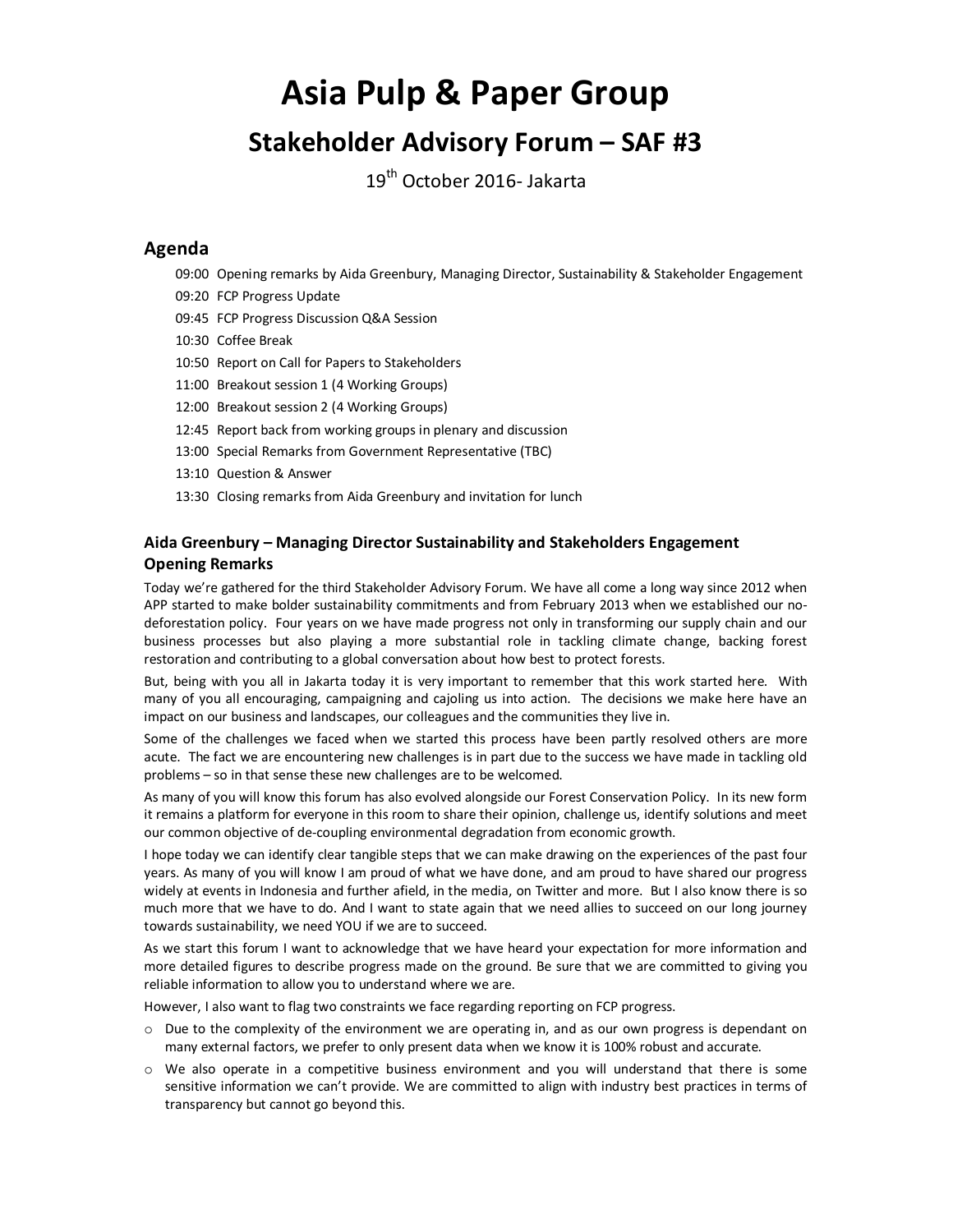I also want to set out where I think we have achieved the most. I do this in part to register our successes but also to show where we need your help to achieve more. This work has been undertaken by a unique team, working in the field, in ministries, in boardrooms and in the full glare of the public eye to deliver a change programme in businesses processes that we were told when we started this project was impossible.

So, let me flag with you:

- o The **implementation of our IFFS program**: The last 6 months have been focused on implementing key projects we launched last year, including our Integrated Fire Management Programme (IFM), and Integrated Forestry & Farming System for Community programme (IFFS) which has begun implementation in 58 villages. In all of this work we continue to face ongoing challenges including social conflicts, illegal encroachment, and poverty. However, progress highlights include notable achievements like the successful avoidance of debilitating fires this dry season and the implementation of IFFS to provide local communities with alternative livelihoods.
- o **Plans to restore degraded forests**: In the past year 10 key landscapes for restoration have been identified, with 450,000 hectares of degraded forest now earmarked for restoration under MoU's with various stakeholders. To this point more than 12 million US \$ in project funding has been secured.
- o Jurisdictional partnerships in South Sumatra and West Kalimantan: We have signed agreements to implement projects restoring forests and ecosystems alongside the Governor of South Sumatra, IDH, the Belantara Foundation and other partner organisations. Through further collaboration we are in the process of developing forest regeneration best practice specifically for the province of South Sumatra. We are embarking on a similar process in West Kalimantan.
- o Seen significant results from our peatland best practice management that we began to implement last year: Over 5000 dams have been constructed across 5 regions in our pulpwood supplier concessions. The results are promising, with increased water levels in perimeter canals in these areas. We have also made further plans to carry out a more advanced LiDAR mapping process at the end of this year to capture water level data and develop high resolution surface model and water management design that will cover 5.5 million hectares.

This is a foundation we can build on. But to do so we need to draw from the ideas we will hear today, the papers you have submitted and the feedback we will be receiving. Many thanks again to you all for coming. For those who I have not yet met please come and say hello, and to old friends welcome back. We have much more to do together and let's get on with it.

Again, many thanks for your participation and contributions.

### **FCP progress report**

### **Dewi Bramono – Deputy Manager Director Sustainability and Stakeholders Engagement**

The progress report covers all component of the Forest Conservation Strategy

Dewi Bramono particularly emphasized the following points:

- · Development of ISFMP in all concessions new zonation based on ISFMP increases the size of conservation as well as social management area.
- · Set up of the new Social and security division and revised SOP for security vendor monitoring.
- · Integrated fire management strategy implementation and trialling new technologies and innovation particularly in early detection and rapid response.
- · Progress in peat management, new LIDAR mapping, assessment of canal blocking impacts, challenges in restoration of retired plantation
- · Progress made in social conflict resolution and the Integrated Forestry & Farming System projects
- · Update on sustainable fibre supply
- · Recent developments and progress made in promoting the Landscape approach

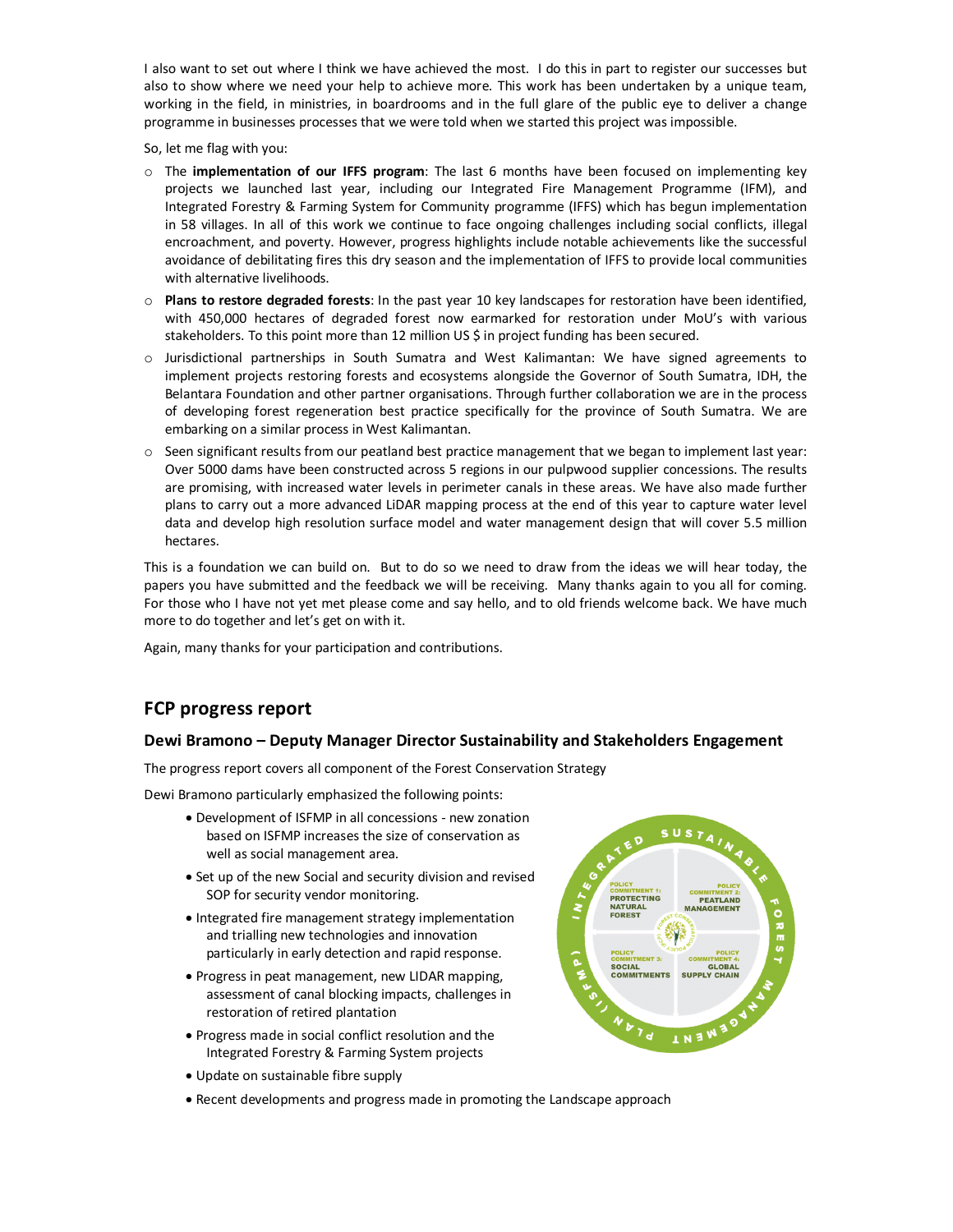# **Questions & answers session after the FCP progress report**

Participants were invited to question the team of APP experts: Dewi Bramono, Agung Wiyono (Social and security), Dolly Priatna (Landscape approach and conservation), Brett Shields (Integrated Fire Management) and Iwan Setiawan (Peat and ISFMP).

**1- DFID - UK Cooperation agency:** We see from the FCP progress report that APP engaged in many different directions. Are there any plans to better share progress with the stakeholders' community?

**APP**: The Online dashboard is under review and we plan to significantly improve the reporting mechanism, providing more detailed and specific information on progress made. However, stakeholders should understand that some information remains very sensitive and will not be disclosed on a public dashboard.

**2- Relief Singapore:** How many villages are targeted by the DMPA programme and where are they located? What about other villages in the landscape that are not part of the 500 DMPA villages?

**APP**: We have identified more or less 700 villages and hamlets in our concession and in the 10km area surrounding these concessions. As the first step in our DMPA program, in the next 5 years we decided to target 500 villages and hamlets which was prioritized according to several criteria including proximity to the concessions and risk they may pose to forested area. Depending on the success of this first programme, and after alignment other similar programmes by the government and other organizations in the landscape, we may identify more villages to be included in the programme.

**3- IDH:** What are the main challenges and key issues with this IFFS programme?

**APP:** First of all, when embarking in such an ambitious programme we had to reorganize the way we work. We set up a dedicated organization, with "vertical" line of command from HQ, to provincial and district levels, with dedicated team at each levels. We also integrated "horizontally" different functions, which related to our connection with local communities: security in and around plantation, social conflict management and support to communities.

At villages' level, the key point is to ensure that the village has an economic institution that we can partner with to manage the fund, such as cooperative or village owned business entity (BumDes). Often collaboration with local economic institution is key. The biggest challenge remains to convince partners to get rid of their traditional practices in land preparation: slash and burn, which is, as we all know, one of the major source of uncontrolled fires.

**4- IDH:** How to extinguish fire when they start on peat? Is there any difference, in terms of fire fighting, between the provinces APP operates in?

**APP:** Regarding fire, the key challenge, way before fire fighting, is about detection. The earlier and the most accurate the detection is, the easier it is to fight fire. We've developed a very sophisticated model of surveillance to identify hotspots, check if these hotspots are actually fires and then act to fight the fire. The specific technic to fight fire on peat is to coordinate response from the sky - with helicopter teams- and from the ground – with excavator teams and the firefighters - in creating a physical break at the edge of the fire.

Regarding the second question, there are no big differences, in general, but what make provinces similar is communities' habits regarding slash and burn (i.e. on this feature South Sumatra and West Kalimantan have similarities).

**5- Rainforest Alliance:** How about encouraging other players to implement an advanced and more effective integrated fire management strategy like APP does? Are you prepared to share what you have learned from the design of your own policy and methodology to prevent fires?

**APP:** We are very conscious that we are on the forefront in developing a very sophisticated methodology to prevent fires. As mentioned earlier fire detection is a key component of this strategy. Using mini satellites will significantly increase the quality and the reliability of fire detection. We are looking to establish collaboration with a company providing this mini satellite service (names can't be mentioned as we are still at a very early stage), and if all goes according the plan, we expect that within the next 12 months, we will be able to provide a comprehensive report, and to demonstrate the effectiveness of a new collaborative methodology. While sharing the burden of developing all this we make it more affordable for all partners.

**6- LIPI:** What is APP plan to integrate other players from private sector in the Landscape approach?

**APP:** As mentioned previously our target is to align with other players in the 10 priority landscapes we have identified around the concessions we source from. Bringing along other companies with us is not easy. Companies are used to compete between each other. Building a collaborative approach is real paradigm shift, which takes times. However, we already managed to engage several companies to work with us in different landscapes, for example plantation companies under Sumitomo group. We also are in discussions with PT LAJ – Barito in Jambi, which is a supplier to Michelin, for elephant protection program.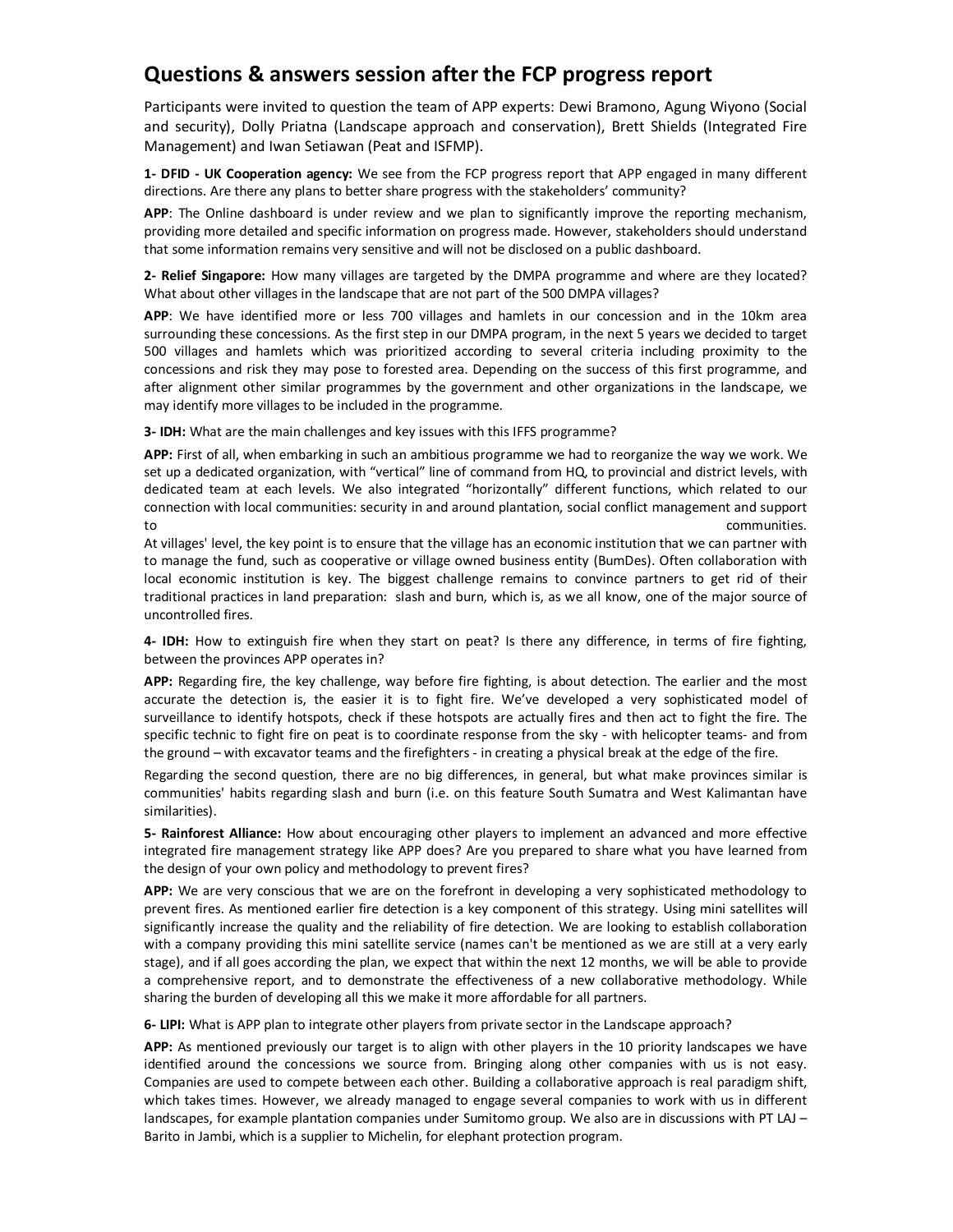**7- CIFOR:** Knowing that APP can't do all on its own, how is the responsibility shared between the company, NGOs and the government on restoration initiatives?

**APP:** As you rightfully say we can't work alone on restoration, as well as on all other components of our FCP. This is why we need all types of stakeholders working with us, and it is why the dialog we have today is so important. On the specific case of restoration, APP launched the Belantara Foundation as the platform to promote restoration activities in the 10 priority landscapes that we have identified. Belantara Foundation allows external partners to join to expand the scope of restoration activities. Beside the Foundation we also developed different types of partnership with NGOs, for example on human animal conflict mitigation, with research centres, for example on monitoring the performance of our IFFS programme, with technical experts, for example to improve peat best management practices. And there are more connections to build with stakeholders. We welcome new proposal, new ideas, because it is only when working together that we will have a chance to win in our journey towards sustainability.

**7- TNC:** We welcome APP's achievement with ISFMP now developed in all concessions. However, how will you ensure all your suppliers will actually enforce these ISFMP? What are the penalties in case of non-compliance?

**APP:** Even before the adoption of our FCP we had developed a supplier assessment scorecard. This control mechanism has been upgraded since the FCP was launched. We are now working with TFT on creating an independent monitoring team to follow-up on ISFMP implementation in all concession. Our intention is to bring all our suppliers into compliance. In practical terms, the moment we identify a problem of compliance we work with our supplier to help finding a solution to stick to commitments. If afterwards they continue to breach the FCP commitment and there is evidence of no goodwill from the concerned supplier, then we stop the contract.

**8- Greenpeace:** How APP can ensure that potential new suppliers will be fully compliant with FCP requirements, especially for supplying OKI mill?

**APP:** We have a robust association procedure for new suppliers or for renewing contracts with former suppliers. They will need to operate in accordance with our FCP policy which includes carrying out HCV and HCS assessments and developing sustainable forest management plan (ISFMP) based on the results. There will be no double standard between our current suppliers and potential new ones. We are currently considering two new suppliers for potential association and we have asked them to carry out HCV and HCS assessments.

**9- Wetlands:** A final remark: APP's concessions are still not fire-free areas. So it's good to reuse and disseminate the good practices from field experience, but so far, the priority should remain to focus on implementing and assessing the integrated fire management strategy inside its suppliers' concessions.

**Aida Greenbury**, in conclusion of the question and answer session, and reaction to the last remark from Wetlands, thanks everyone for their valuable contribution and acknowledge the fact that on fire prevention like on many other subjects there is still a lot to do. This is again why APP wants to count on all stakeholders to support the FCP implementation and challenge APP's performance in this implementation. It's also why stakeholders will be invited after the coffee break to work on more specific topics and draw recommendation for APP and, also, for other stakeholders. Because here is the objective of the SAF: guide the implementation of APP's FCP.

On this note Aida Greenbury reminds stakeholders to check that recommendations from previous SAF (October 2015 and May 2016) where implemented or are in the process of being implemented (see tables in annex of this report).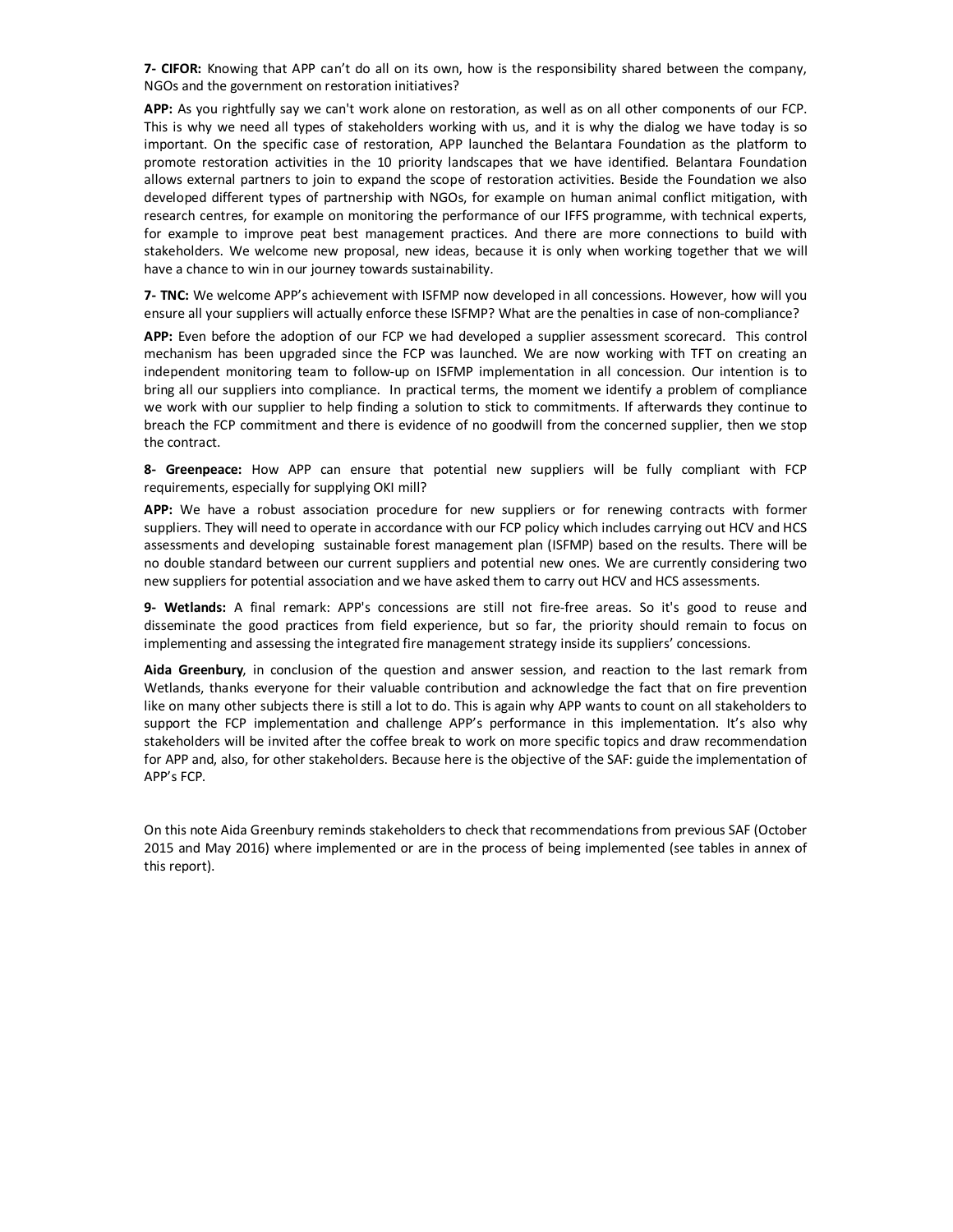# **Stakeholder pre SAF survey - Bruno Rebelle Transitions**

The third SAF was prepared with a call for paper to invite stakeholders to propose their own contribution to feed in the debate. We only received 6 contributions from various organisations: *Forda; Lipi; PM Haze; WARSI; Yapeka, and Chris Cheng an independent consultant.* We understand this was partly to a certain misunderstand concerning the type "paper" that were expected.

To get a more comprehensive feed back on stakeholder expectation and additional round of consultation was organised. TRANSITIONS, a consultancy firm working for APP, managed to contact close to 30 organisations to collect their perception of APP's commitment and performance in implementing the FCP. This new round of interaction with stakeholders was also a good opportunity to ask them what were the topics they wanted to see addressed at the SAF. Among the 76 organizations contacted, 32 proposed topics to be debated.

The overall list of subject was organized under 6 items and sub topics as follows:

### **Peat Management Best Practices**

- Improve peat management to improve peat protection
- Promote native species development. Explore microbial technology benefits to manage tropical peat swamp forest. Promote paludiculture.
- Assess impact of canal blockings. Show case projects and promote duplication process.
- Improved governance structure for better management of peat.

### **Sustainable Fiber Sourcing & Supply**

- OKI mill: Strategies for sustainable fibre supply and addressing potential gaps in supply capacity
- Strengthening supply chain verification for outsourced pulp

### **FCP Implementation Process & Progress**

- Progress achieved so far on all components, i.e. forest protection, peat management, sustainable fibre supply, social issues, landscape approach…
- Stakeholder consultation process: transparency, follow-up actions from previous SAFs, decisionmaking processes in accepting / rejecting stakeholders proposals…
- Aligning FCP with national guidelines and regulations on forest management and fire prevention.

### **Social Conflict Management**

- Better implementation of social conflict resolution
- Transparency on progress
- Implementation of due diligence process on human rights
- Stronger involvement of communities in decision-making processes for forest management

#### **Landscape Approach & Community Development**

- Need to explore possibilities for stronger forest communities' inclusion in conservation projects.
- Increased visibility of possible benefits for communities contributing towards conservation projects.
- Developing platforms for multiple commodities at landscape level.
- Developing pilot projects to better demonstrate multiple benefits and scaling up implementation.
- Improved governance structure for better management of the landscape.

### **Wildlife Conservation**

- Flagship species protection
- Human-wildlife conflict resolution (e.g. tigers and elephants)

Stakeholders were then invited to vote on this list to select the four items that will be addressed at the SAF.

More than 20 stakeholders participated to the vote, thus selecting the four topics that will structure the break out sessions:

- · Landscape approach & community dev.
- · Peat management
- · Social conflict resolution
- · Sustainable fibre sourcing and supply

Note: Stakeholders who proposed contribution to the call for paper, were invited to make their point in the breakout sessions. Each participant of the SAF was able to debate on two different topics as there was two breakout sessions of 45 minutes.

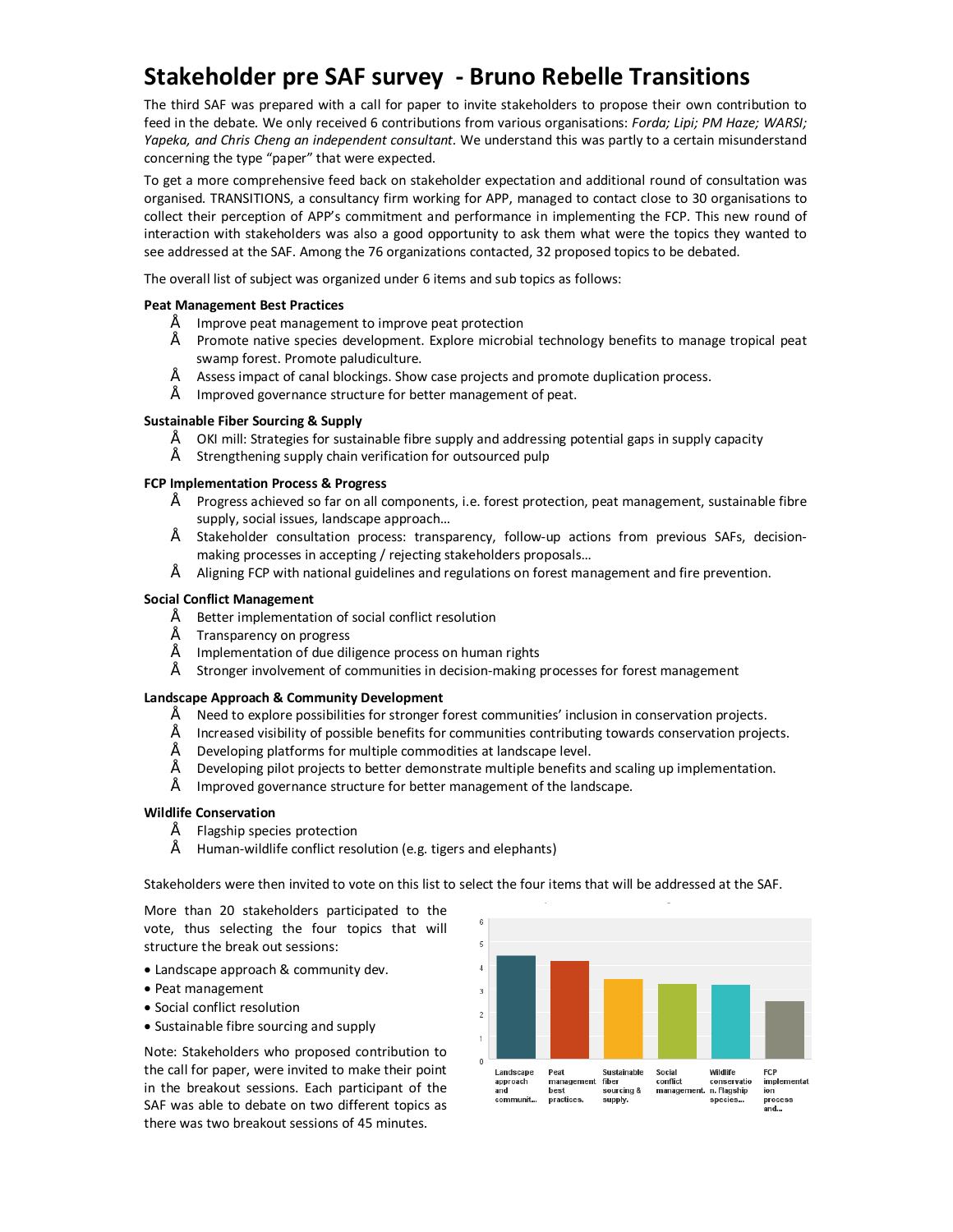# Session #1 **Landscape and community development**

Facilitator: Ying Staton- Global Counsel

### **Sub topics identified from the pre-SAF consultation process:**

- Need to explore possibilities for stronger forest communities' inclusion in conservation projects.
- Increased visibility of possible benefits for communities contributing towards conservation projects.
- Developing platforms for multiple commodities at landscape level.
- Developing pilot projects to better demonstrate multiple benefits and scaling up implementation.
- Improved governance structure for better management of the landscape.

### **Discussion**

Most participants share the same analysis: although the "landscape approach" appears to be a very inspiring concept, it is still hard to see how one can operationalize it to actually achieve its promise of combining, on a defined territory, three objectives, previously considered as antagonistic:

- People: sustainable livelihood for local communities;
- Planet: conservation and restoration of fragile habitats and GHG emission reductions;
- Profit: business performance of companies producing different commodities from this landscape.

The discussion tends to distinguish two different angles to be considered when looking at key conditions for a landscape approach to succeed: The way the different partners will engage beyond the scope of their direct interest to "make it happen" at the landscape level; the "external" conditions that will ease or hamper the collective mobilisation of these different partners.

The first angle leads to defining how success will look like for each partner and for the group they form on a landscape. It is key to address this question, as stakeholders historically engaged as a reaction to emotion, external pressure, scientific evidence - we need to end deforestation / we need to do the things right – rather than through a proactive move – we can do it differently / we should do the right thing. APP's FCP history doesn't seem to be different in its initial phase. The move to promoting the landscape approach impose a new narrative highlighting what each party will gain – companies, local communities, local government, NGOs - and the collective benefit of working together under an innovative format. This narrative is not easy to design due to conflicting priorities between the different stakeholders and tacking into account that these parties have not the same capacity to make their voice heard. In this context, generating ownership from all parties on common goals is the challenge. To face this challenge, participants proposed the following recommendations:

- 1. **Local communities need to be consulted to define what they expect from the FCP and the landscape approach.** This participatory approach is a condition to generate ownership. It probably requires and leads to a stronger involvement of local communities in the decision-making processes on forest management, community development design and implementation and on the landscape governance.
- 2. **APP should draw on indicators used in international best practices** (e.g. WWF report on impact of FSC certification on landscapes, or CIFOR & ICRAF experience in landscape management in Sulawesi, etc.) to identify a set of criteria **to describe what would be a successful landscape approach** and then generate engagement and ownership around this objective of a successful landscape approach.
- 3. **Define long term goals** (15-20 years) and then set up intermediary targets (5-10 years) as local communities need long-term commitment from companies they are invited to partner with, and as, equally, companies need long-term projection to plan their investments.

Addressing the second angle means partners in a landscape should also pay attention to local and national regulations that will ease or hamper the implementation of the landscape approach. They also should consider ways to engage the government to promote a "facilitative playing field". Participants flag that communities are often pulled in different directions by inconsistent regulation and policy priorities from companies and/or government. They also mention that APP is not always the best placed to influence the government. Participants recommend the following:

- 4. **APP should support FMUs**: these structures already exist and could be a good solution to build partnerships in the landscape. FMUs need support as they often lack capacity in their present form.
- 5. **Empowering local community leaders is a powerful tool** to influence governments (local or national).
- 6. **Stakeholders should use evidence-based approaches** to influence government.
- 7. **APP working alongside its business competitors and partners, should build industry-wide coalitions** to advocate for policy change at local, national and international level.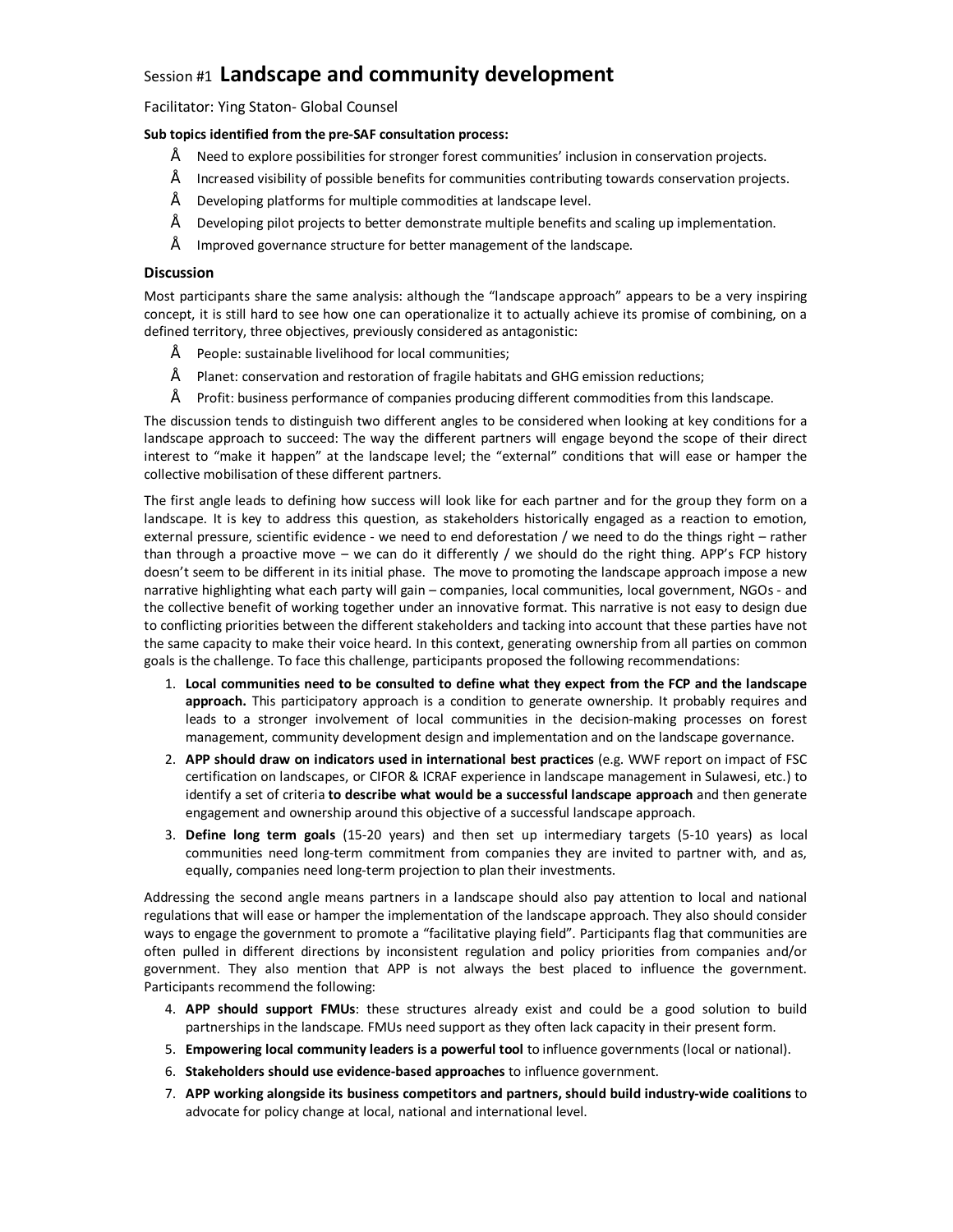# Session #2 **Management of social conflict**

### Facilitator: Bruno Rebelle Transitions

### **Sub topics identified from the pre-SAF consultation process:**

- Transparency on progress made in conflict resolution.
- Better implementation of social conflict resolution process.
- Implementation of due diligence on human rights.
- Stronger involvement of communities in decision-making processes for forest management.

### **Discussion**

The facilitator reminds participants that the pre-SAF consultation process not only helped identifying specific issues to be addressed on the topic of social conflicts, but also highlights a lack of trust between parties (APP versus some NGOs) regarding the company's announcement of progress made in social conflicts resolution.

On the one hand, APP considers it has been transparent when designing the conflict resolution methodology. Information was widely shared and the SOPs to implement the methodology were established after consultation with stakeholders. In early 2016, APP commissioned TFT for a due diligence on progress made in conflict resolution. After marginal adjustment, the results were confirmed.

APP's team would prefer to focus time and energy on conflict resolution instead of answering NGOs criticisms.

On the other hand, the more critical NGOs, without providing clear evidence that the number of resolved conflicts would be wrong, consider the methodology is not precise enough to allow for a robust analysis.

Questioned on why APP doesn't provide more precise data on the conflict resolution process, Pak Agung Wiyono in charge of the security and social issues department at Sinar Mas Forestry, flags that such information is very sensitive: the company fears that any misuse of data might result in additional tensions with the directly impacted community, slowing down the resolution process or making it more complex than it should be.

Thus, participants of the breakout sessions were invited to help finding solutions to overcome this situation, and rebuild trust between APP and these NGOs, expecting more productive collaboration to help resolving as many conflicts as possible, as soon as reasonably possible.

The first challenge is to reach a common understanding on how conflicts are classified. APP's methodology recognizes 8 categories of conflicts. In some of these categories, communities can legitimately fill a complaint, that need to be addressed under the social conflict resolution process. In other categories, where the problem originates from illegal practices, it is far more difficult to consider opening a conflict resolution process because there is no violation of community right but, on the contrary, violation of the law by certain stakeholders, often at the expense of local people. So it is essential to reach an agreement on the following:

- · Categories to be used to classify conflicts, and criteria to characterise these categories;
- · Steps to follow in the process and indicators to move a given conflicts from one step to the other.

APP welcomes any idea to improve the current conflict resolution process. To that end, participants recommend the following:

- 8. Elaborating on the outcomes of the meeting organized early 2016, critical **NGOs should propose improvements to the current methodology**. This could be done during a new meeting to be schedule as soon as possible or via an online consultation process. APP would then welcome NGOs willing to implement the upgraded process on a set of real cases, to **road test the proposed improvements**. The sample of conflicts to support the test should be defined in agreement between NGOs and APP. APP sees this proposal as a constructive contribution from stakeholders to resolving more conflicts.
- 9. Set up a panel of NGOs and APP representative to **monitor a sample of conflict resolution processes**, with the objective of identifying possible improvements of the current methodology. APP expressed its concern that this option might slow down the resolution processes to be monitored, then going against NGOs expectations to see more conflicts resolved as soon as reasonably possible.
- 10. **Set up a network of regional platforms to share experience** among different stakeholders on best practices in social conflict resolution, commenting on specific cases in APP's concessions and in other companies' concessions with the objective of further improving the current methodology. Participants consider that a regional network would allow observations to be more rooted in local realities. Lessons from this regional network could be then brought to a national level, for example the "Conflict resolution platform".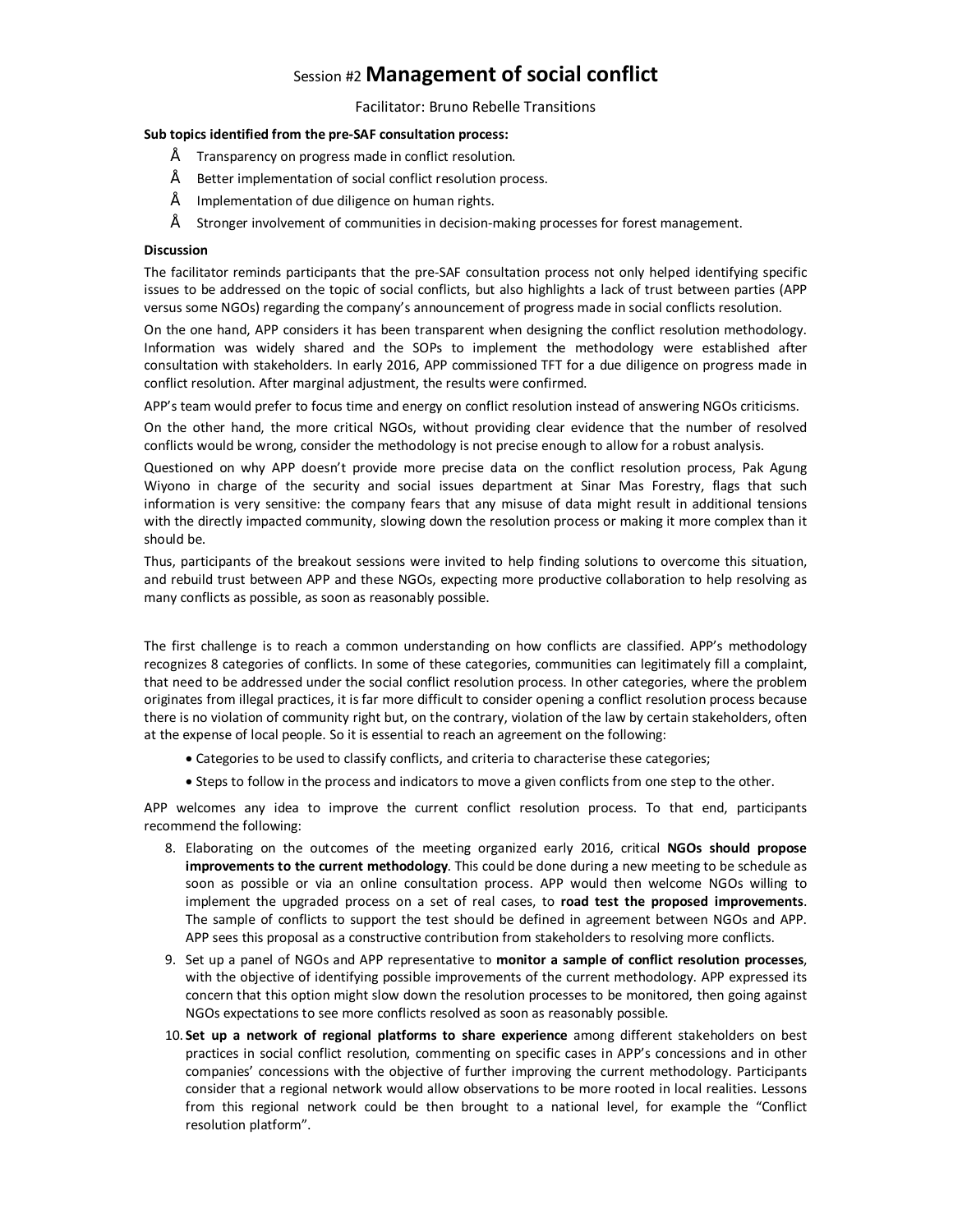### Session #3 **Peat management best practices**

Facilitator Loic Jacqueson - Transitions

### **Sub topics identified from the pre-SAF consultation process:**

- Improve peat management to improve peat protection
- Promote native species development. Explore microbial technology benefits to manage tropical peat swamp forest. Promote paludiculture.
- Assess impact of canal blockings. Show case projects and promote duplication process.
- Improved governance structure for better management of peat.

### **Discussion**

Participants immediately highlight that peat land should not be considered as an isolated topic but, on the contrary, need to be addressed as a key component of the landscape and thus of the landscape approach. As an obvious example, perimeter canal blocking generates impact inside the peat area and outside of it. Like wise canal blocking not only influences the water table level, but also generates a set of new constraints and opportunities for the communities leaving close by.

Looking at what could inspire them to work together, stakeholders see water management at the landscape scale as a first important topic. This common approach is particularly important, as there is no agreed regulation so far to govern water management at landscape level. Even worse, different companies might approach the same peat area with different options resulting in conflicting actions, lack of effectiveness and poor efficiency in efforts to promote best practices. Coordination is particularly needed to manage canal blocking in a comprehensive way, or to share water resources between communities and companies and between different companies. All participants underline the fact that improvement in law enforcement is urgently required at both national and provincial level (KPH).

Participants consider that the second topic requiring efficient collaboration among stakeholders is the management of peat retirement areas. This is a new topic and as usual with new topics, exchange of experience, analyse of successes and failures are essential to speed up the collective learning curve. Experience of natural and assisted regeneration should be shared and compared to see what would be the best options. Likewise, there are so many factors to monitor – hydrology, carbon stock above and below ground, biodiversity, productive activities, paludiculture, governance, etc. - that a large range of skills and expertise is required and need to be efficiently mobilised on the long term if one want to succeed.

Participants discussed alternative species that would fit in rewetted area. On this subject, they recognized that APP is the organization with the most sophisticated expertise. Stakeholders invite APP to continue collaborating with universities and research centre on this subject. They would be interested in participating to a field visit, which ideally could be organized in April-May 2017 (meaning 3 to 6 month after the first planting season, scheduled in November 2016).

Participants agreed on the following principles:

- Collaborative approach is the only way to progress and achieve any significant results on the long run, on the complex issue of peatland management.
- Future action plans will have to consider both micro and macro operational plan (at landscape scale).

Participants provided the following recommendations:

- 11. **Set up a working group dedicated to peatland management** (see first list of participants below).
	- a. Identify a pilot landscape to focus on. All participants agreed to select the MUBA landscape Musi Banyuasin Regency in South Sumatra as the pilot landscape for peat.
	- b. Define and agree on the working group governance rules and management (such rules should be agreed upon at the first meeting of the group).

APP is invited to organize the first meeting then the designated leading organization will manage.

Stakeholders to join peat working group (proposal): Watershed forum, BKSDA, PPKL, KPH Lalan, University Sriwijaya, Belantara Foundation, ZSL, GIZ, Wetlands, HAKI, IDH, ICRAF, Deltares, Greenpeace

12. **Stakeholders should provide options for improving law enforcement on water management** at national and local level. Options would be shared and refined with the government (MoEF and BRG) and with local authorities (KPH at landscape scale). Stakeholders will then engage in implementing and monitoring operational recommendations.